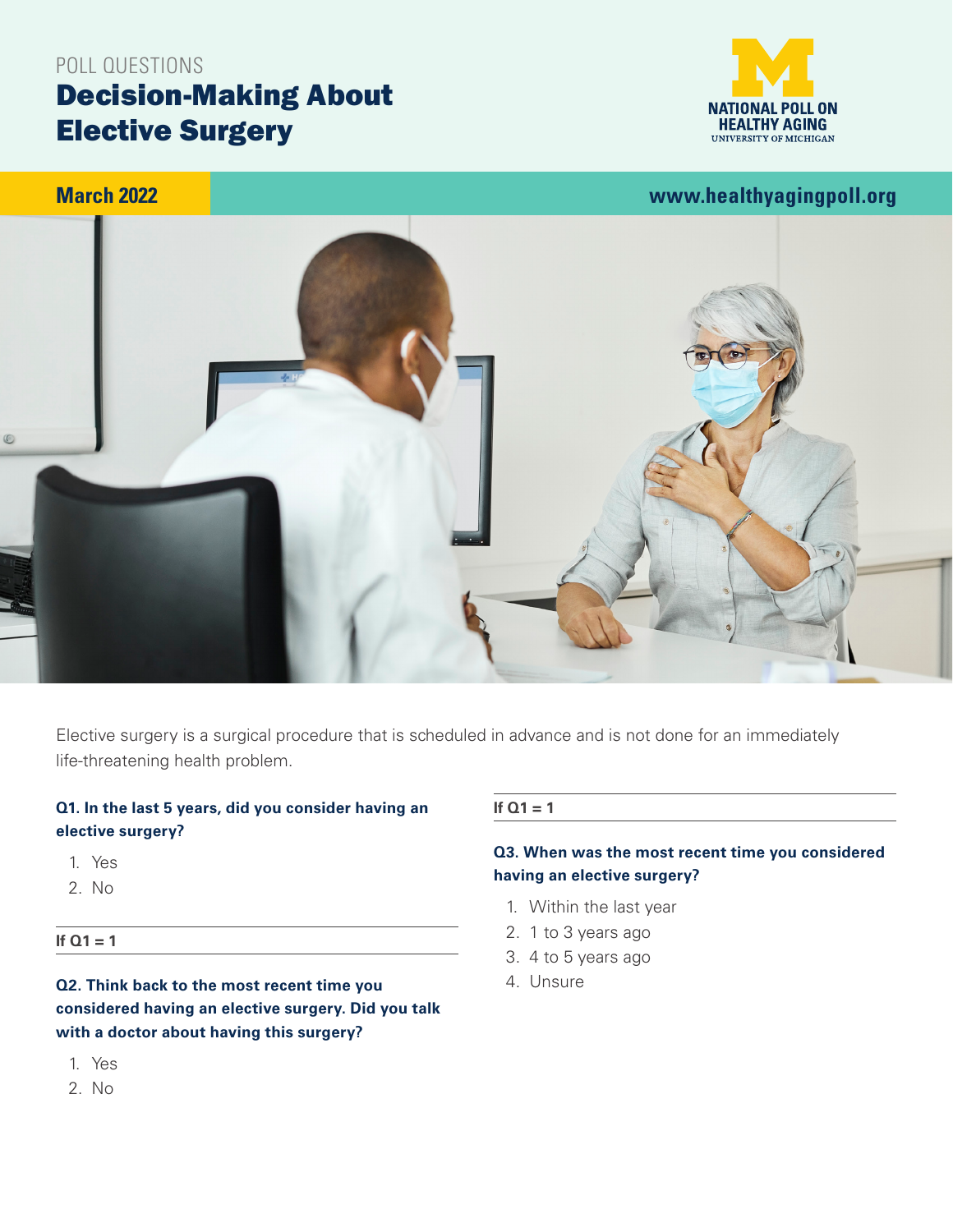

## **[www.healthyagingpoll.org](https://www.healthyagingpoll.org/)**

#### **If Q1 = 1**

## **Q4. What was the most recent type of surgery you considered having?**

- 1. Abdominal surgery (e.g., hernia repair, gall bladder removal, hysterectomy)
- 2. Joint surgery (e.g., hip or knee replacement)
- 3. Heart surgery (e.g., valve replacement)
- 4. Eye surgery (e.g., cataract surgery)
- 5. Head or neck surgery (e.g.,nose or sinus surgery)
- 6. Breast surgery (e.g., lumpectomy or mastectomy)
- 7. Arm or shoulder surgery (e.g., shoulder arthroscopy)
- 8. Foot or leg surgery (e.g., an amputation)
- 9. Back surgery (e.g., laminectomy or fusion)
- 10. Cosmetic surgery (e.g., face lift, abdominoplasty)
- 11. Other

## **If Q1 = 1**

#### **Q5. Did you have the surgery?**

- 1. Yes
- 2. No, but plan to within the next year
- 3. No, but plan to in more than a year
- 4. No, and I am not planning to

#### **If Q1 = 1**

**Q6. Think back to the most recent time you considered having an elective surgery. The next questions ask about your decisions on whether to have this surgery and when to have this surgery.**

#### **In your decision about whether to have this surgery, how concerned were you about the following?**

|                                                  | <b>Very</b><br>concerned | <b>Somewhat</b><br>concerned | <b>Not</b><br>concerned | <b>Not</b><br>applicable |
|--------------------------------------------------|--------------------------|------------------------------|-------------------------|--------------------------|
| Difficulty of recovery                           |                          |                              |                         |                          |
| Pain/Discomfort                                  |                          |                              |                         |                          |
| Your out-of-pocket costs                         |                          |                              |                         |                          |
| Exposure to COVID-19                             |                          |                              |                         |                          |
| Time needed to be off work                       |                          |                              |                         |                          |
| Having someone care for you after surgery        |                          |                              |                         |                          |
| Inability to care for someone else after surgery |                          |                              |                         |                          |
| Transportation for surgery and follow-up care    |                          |                              |                         |                          |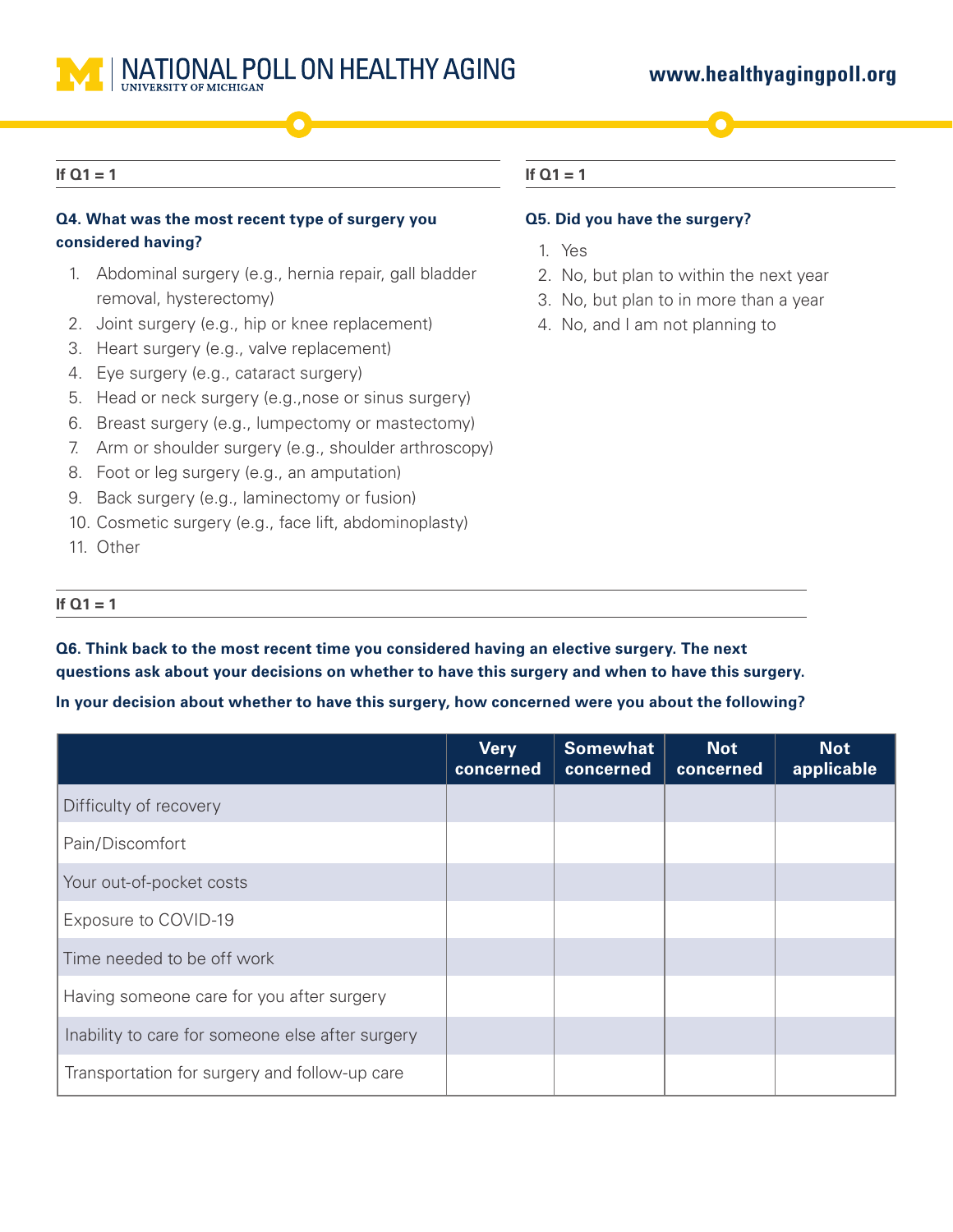

#### **If Q1 = 1**

## **Q7. In deciding whether to have this surgery, what sources of information did you use?**

#### **Pease select all that apply.**

- 1. Surgeon
- 2. Primary care provider
- 3. Other health care providers
- 4. Family members/friends
- 5. Internet
- 6. Other sources

#### **If Q1 = 1**

## **Q8. Please rate how much you agree or disagree that you understood the following things when deciding whether to have this surgery.**

|                                         | <b>Strongly</b><br>agree | <b>Somewhat</b><br>agree | <b>Somewhat</b><br>disagree | <b>Strongly</b><br>disagree |
|-----------------------------------------|--------------------------|--------------------------|-----------------------------|-----------------------------|
| Benefits of the surgery                 |                          |                          |                             |                             |
| Risks of the surgery                    |                          |                          |                             |                             |
| Health risks of delaying the surgery    |                          |                          |                             |                             |
| What the recovery process would be like |                          |                          |                             |                             |
| What your out-of-pocket costs would be  |                          |                          |                             |                             |

#### **If Q5 = 1**

**Q9. How satisfied or dissatisfied were you overall with the outcome of your surgery?** 

- 1. Very satisfied
- 2. Somewhat satisfied
- 3. Somewhat dissatisfied
- 4. Very dissatisfied